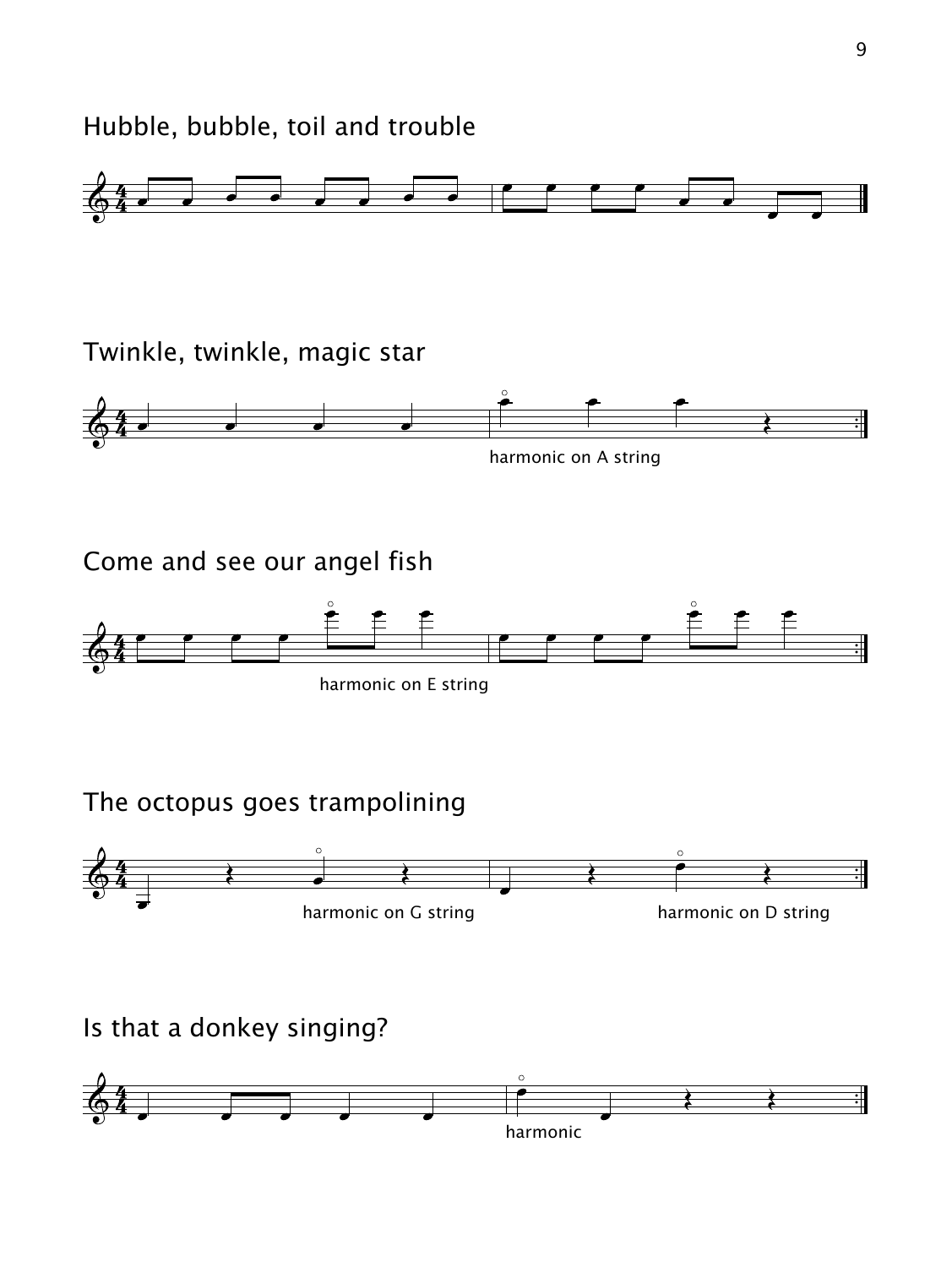Watching squirrels through the window



Where is the cat?



Which bit's the stick insect? (I can't tell...)



## Will we? Won't we? Need our wellies?



Hurry, hurry, hurry, hurry, hurry up - we're late!